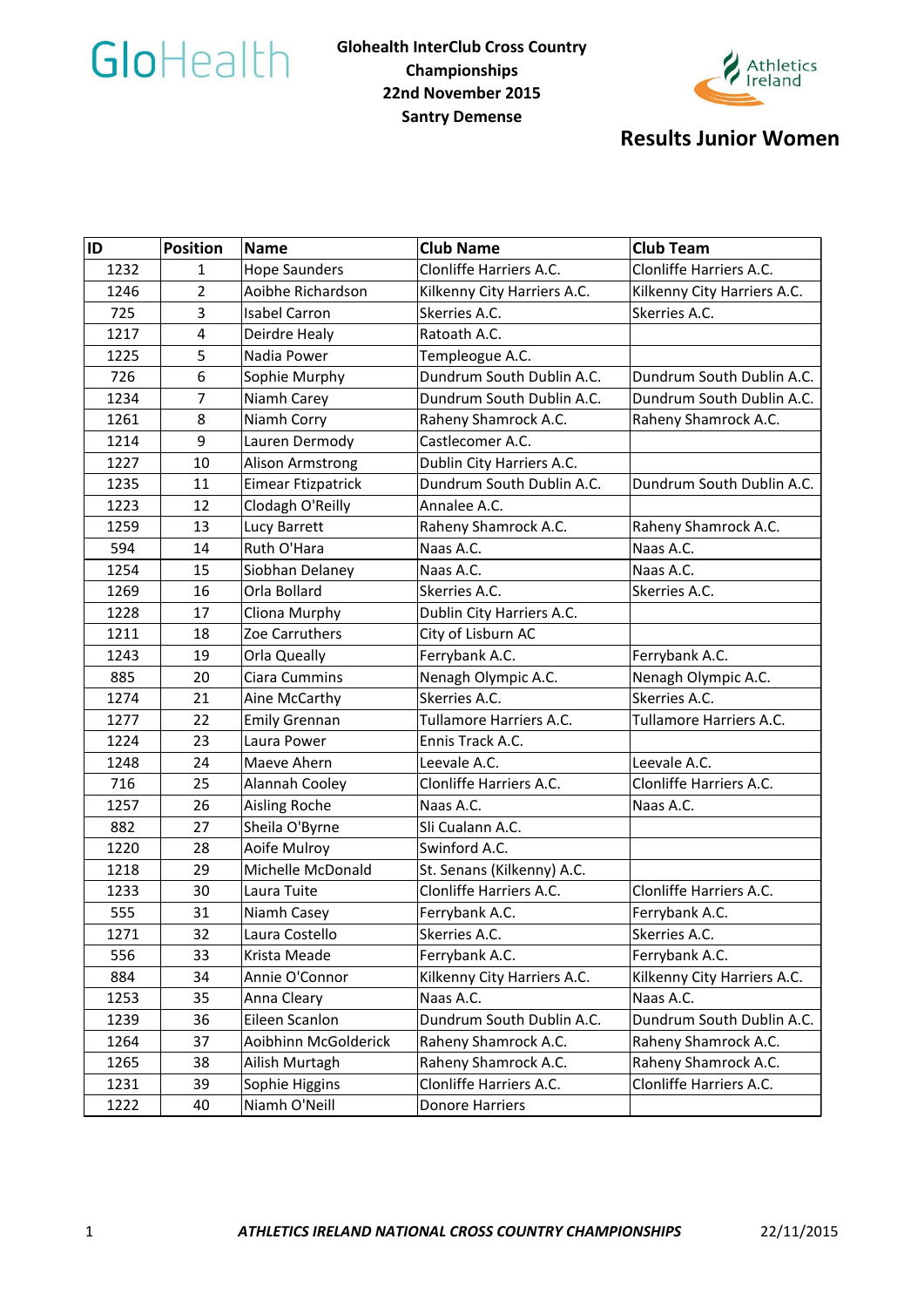



## **Results Junior Women**

| 717  | 41           | Eryn Devine                          | Skerries A.C.               | Skerries A.C.               |  |
|------|--------------|--------------------------------------|-----------------------------|-----------------------------|--|
| 715  | 42           | Muireann Neville                     | Dundrum South Dublin A.C.   |                             |  |
| 1212 | 43           | Katy Conroy                          | Sli Cualann A.C.            |                             |  |
| 1244 | 44           | Niamh McMullan                       | Kilkenny City Harriers A.C. | Kilkenny City Harriers A.C. |  |
| 722  | 45           | Eibhlin McCarthy                     | Skerries A.C.               | Skerries A.C.               |  |
| 562  | 46           | Niamh Murphy                         | Ferrybank A.C.              | Ferrybank A.C.              |  |
| 1255 | 47           | Ruth Murphy                          | Naas A.C.                   | Naas A.C.                   |  |
| 1215 | 48           | Sorcha Fallon                        | North Sligo A.C.            |                             |  |
| 1229 | 49           | Marwa Ali                            | Clonliffe Harriers A.C.     | Clonliffe Harriers A.C.     |  |
| 1249 | 50           | <b>Edith Finn</b>                    | Leevale A.C.                | Leevale A.C.                |  |
|      |              |                                      |                             |                             |  |
|      |              | <b>Club Team Points</b>              |                             |                             |  |
|      | <b>Place</b> | Club                                 | <b>Positions</b>            | <b>Points</b>               |  |
|      | 1            | Dundrum South Dublin A.(6, 7, 11, 36 |                             | 60                          |  |
|      | 2            | Skerries A.C.                        | 3, 16, 21, 32               | 72                          |  |
|      | 3            | Naas A.C.                            | 14, 15, 26, 35              | 90                          |  |
|      | 4            | Clonliffe Harriers A.C.              | 1, 25, 30, 39               | 95                          |  |
|      | 5            | Raheny Shamrock A.C.                 | 8, 13, 37, 38               | 96                          |  |
|      | 6            | Ferrybank A.C.                       | 19, 31, 33, 46              | 129                         |  |
|      |              |                                      |                             |                             |  |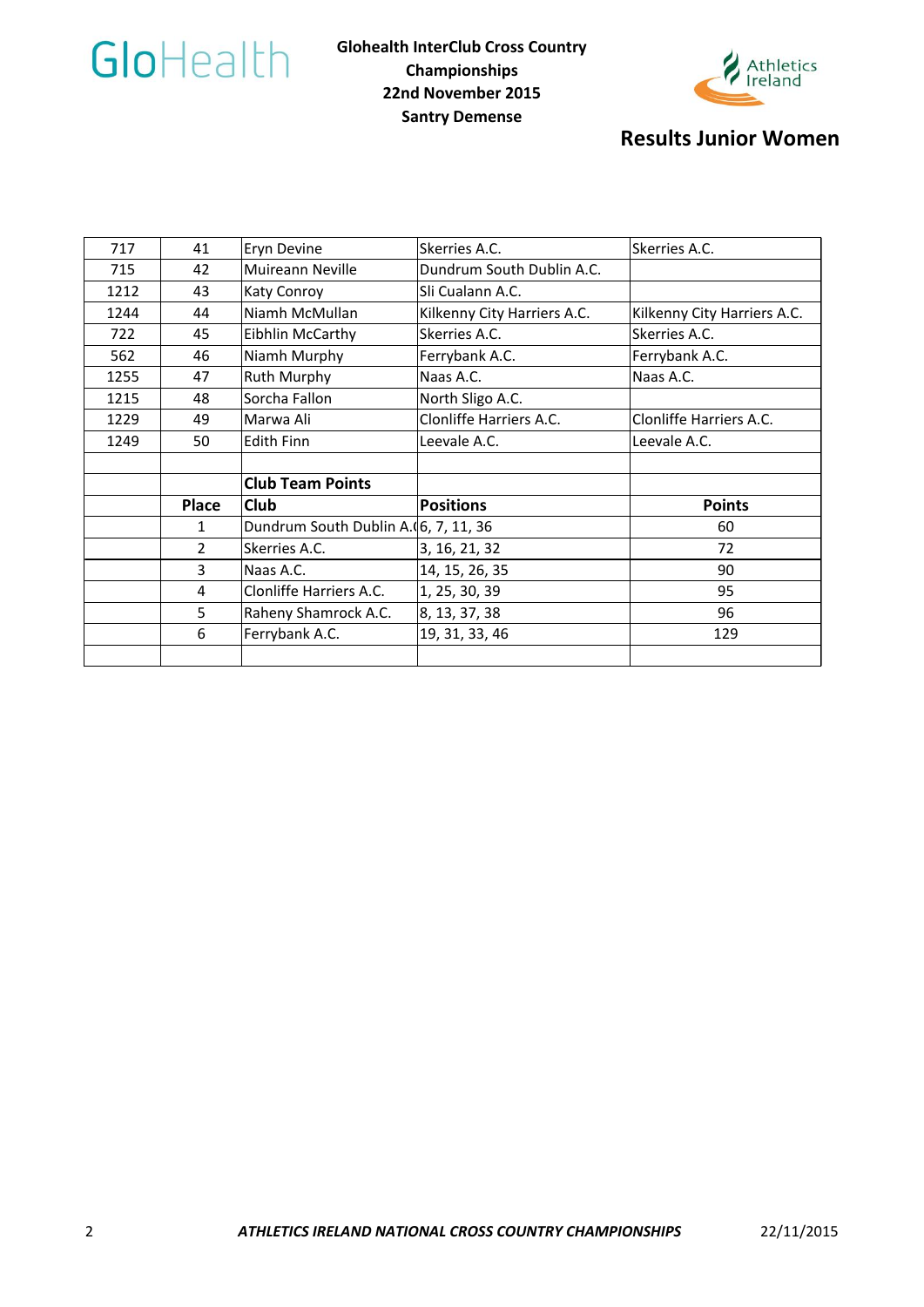| <b>Individual Results</b> |                 |                        |                           |                           |                     |
|---------------------------|-----------------|------------------------|---------------------------|---------------------------|---------------------|
| <b>Time</b>               | <b>Position</b> | <b>Name</b>            | <b>Team Name</b>          | <b>Team Scoring</b>       | <b>Age Category</b> |
| 19:49                     | $\mathbf{1}$    | <b>Mulcaire Kevin</b>  | Ennis Track A.C.          | Ennis Track A.C.          | Junior Men          |
| 20:07                     | $\overline{2}$  | MacGabhann Patrick     | Dundrum South Dublin A.C. | Dundrum South Dublin A.C. | Junior Men          |
| 20:11                     | 3               | <b>Collins Sean</b>    | Ennis Track A.C.          | Ennis Track A.C.          | Junior Men          |
| 20:24                     | 4               | Doyle Cathal           | Clonliffe Harriers A.C.   | Clonliffe Harriers A.C.   | Junior Men          |
| 20:27                     | 5               | Kirwan Cillian         | Raheny Shamrock A.C.      | Raheny Shamrock A.C.      | Junior Men          |
| 20:29                     | 6               | McKenna Christian      | Dundrum South Dublin A.C. | Dundrum South Dublin A.C. | Junior Men          |
| 20:31                     | $\overline{7}$  | Roche Jamie            | Ennis Track A.C.          | Ennis Track A.C.          | Junior Men          |
| 20:31                     | 8               | <b>McCann Luke</b>     | Dundrum South Dublin A.C. | Dundrum South Dublin A.C. | Junior Men          |
| 20:42                     | 9               | O'Brien Adam           | Clonliffe Harriers A.C.   | Clonliffe Harriers A.C.   | Junior Men          |
| 20:46                     | 10              | Flanagan Brian         | Clonliffe Harriers A.C.   | Clonliffe Harriers A.C.   | Junior Men          |
| 20:48                     | 11              | Grogan James           | Dundrum South Dublin A.C. | Dundrum South Dublin A.C. | Junior Men          |
| 20:55                     | 12              | Naughton Liam          | Ennis Track A.C.          | Ennis Track A.C.          | Junior Men          |
| 21:01                     | 13              | Carrig Sean            | Clonliffe Harriers A.C.   | Clonliffe Harriers A.C.   | Junior Men          |
| 21:11                     | 14              | Smith Eoin             | Cushinstown A.C.          |                           | Junior Men          |
| 21:12                     | 15              | <b>Chesser Patrick</b> | Ennis Track A.C.          | Ennis Track A.C.          | Junior Men          |
| 21:14                     | 16              | <b>Molloy Mark</b>     | Dundrum South Dublin A.C. | Dundrum South Dublin A.C. | Junior Men          |
| 21:47                     | 17              | O'Rourke Patrick       | Ennis Track A.C.          | Ennis Track A.C.          | Junior Men          |
| 22:15                     | 18              | <b>Slattery Aaron</b>  | Ennis Track A.C.          | Ennis Track A.C.          | Junior Men          |
| 22:16                     | 19              | Maher Stephen          | Ennis Track A.C.          | Ennis Track A.C.          | Junior Men          |
| 22:18                     | 20              | <b>Clarke Paul</b>     | Raheny Shamrock A.C.      | Raheny Shamrock A.C.      | Junior Men          |
| 22:37                     | 21              | <b>Norman Niall</b>    | Clonliffe Harriers A.C.   | Clonliffe Harriers A.C.   | Junior Men          |
| 22:42                     | 22              | <b>Gibbons Alex</b>    | Clonliffe Harriers A.C.   | Clonliffe Harriers A.C.   | Junior Men          |
| 23:03                     | 23              | <b>Hession Joseph</b>  | Clonliffe Harriers A.C.   | Clonliffe Harriers A.C.   | Junior Men          |
| 23:18                     | 24              | McKenna Kevin          | Clonliffe Harriers A.C.   | Clonliffe Harriers A.C.   | Junior Men          |
| 23:41                     | 25              | Kirwan Dylan           | Raheny Shamrock A.C.      | Raheny Shamrock A.C.      | Junior Men          |
| 25:05                     | 26              | Sheil Charlie          | Raheny Shamrock A.C.      | Raheny Shamrock A.C.      | Junior Men          |